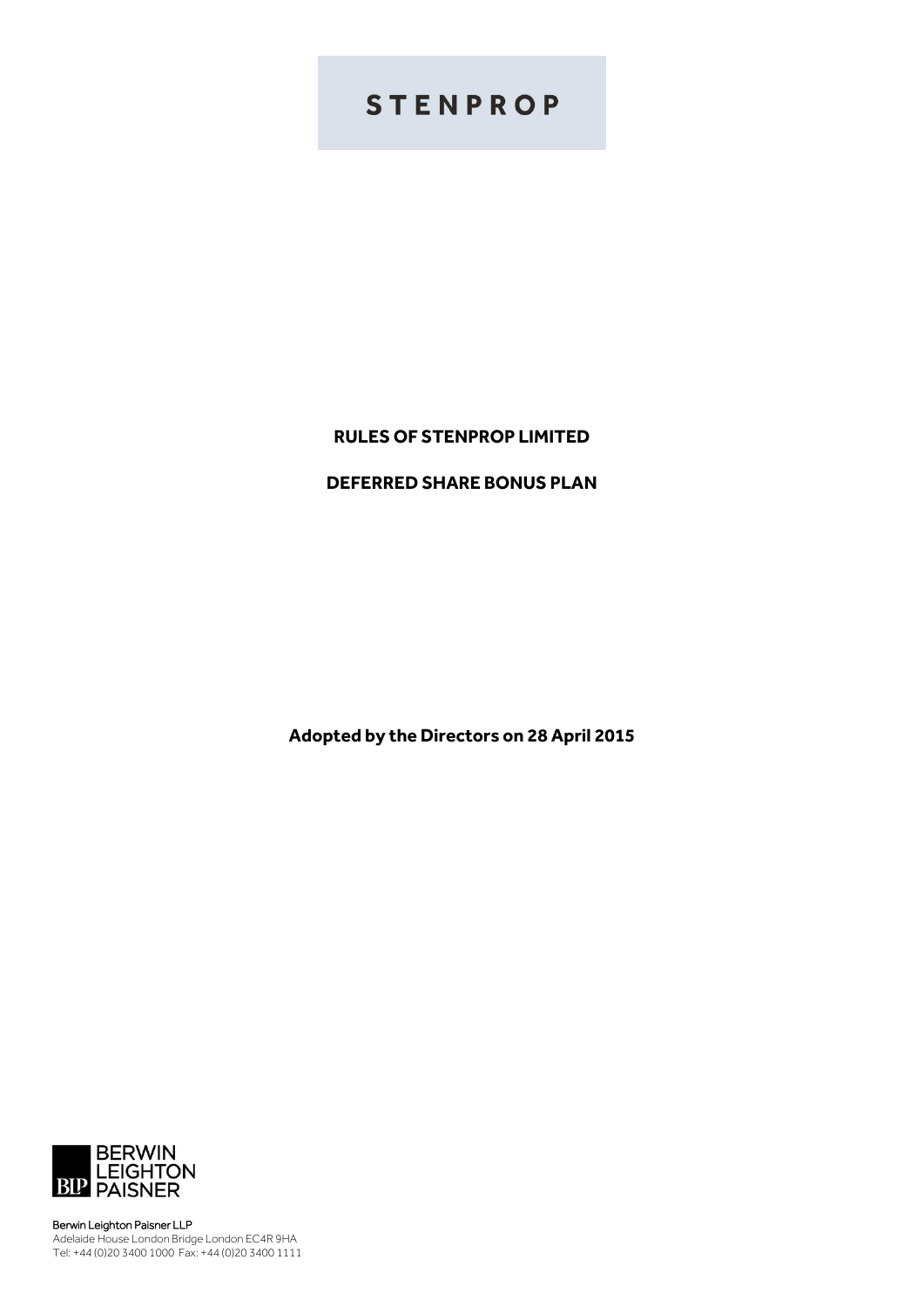# **Contents**

| <b>Rule</b> | <b>Name</b> | Page |
|-------------|-------------|------|
|             |             |      |
|             |             |      |
|             |             |      |
|             |             |      |
| 5           |             |      |
| h           |             |      |
|             |             |      |
| 8           |             |      |
| 9           |             |      |
| 10          |             |      |
| 11          |             |      |
| 12          |             |      |
| 13          |             |      |
| 14          |             |      |
| 15          |             |      |
| 16          |             |      |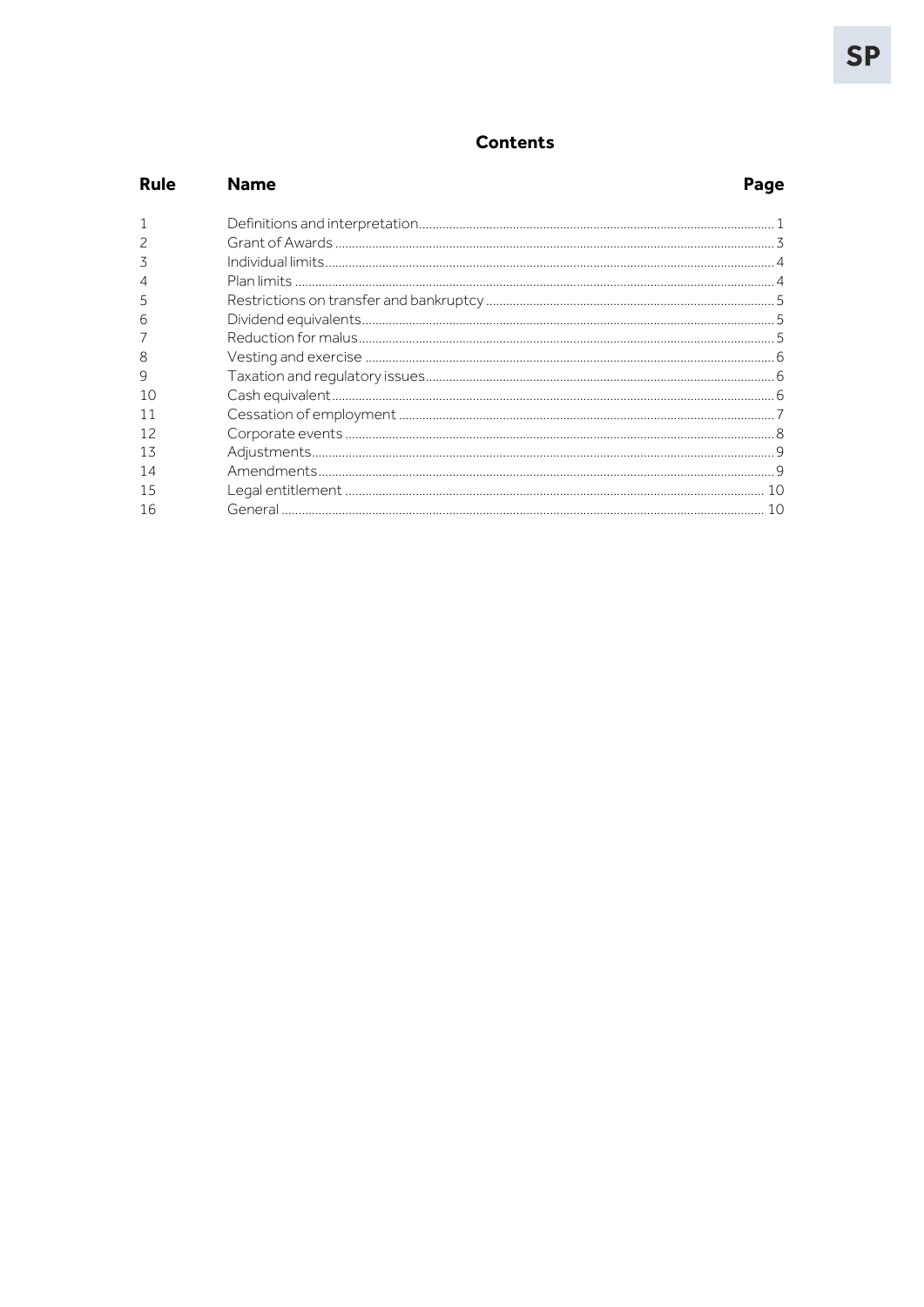### <span id="page-2-0"></span>1 **DEFINITIONS AND INTERPRETATION**

1.1 In this Plan:

"Award" means a Conditional Award or a Nil-Cost Option.

"Board" means the board of the Company or any duly authorised committee of the board.

"Bonus" means the bonus payable (if any) to an Eligible Employee pursuant to an annual bonus plan operated by any Group Member.

"Company" means Stenprop Limited, a company incorporated in Bermuda under registration No. 47031.

"Conditional Award" means a right to acquire Shares in accordance with the rules of the Plan with no Exercise Period.

"Control" means the meaning given by section 995 of the Income Tax Act 2007.

"Dealing Day" means any day on which the Bermuda Stock Exchange is open for business.

"Dealing Restrictions" means restrictions imposed by the Company's share dealing code, the Listing Rules or any applicable laws or regulations which impose restrictions on share dealing.

"Deferred Bonus" means the amount of Bonus which is to be delivered in the form of an Award under Rule [2](#page-4-0) (*[Grant of Awards](#page-4-0)* ), which will be determined by the Board, in its absolute discretion.

"Eligible Employee" means an employee (including an executive director) of the Company or any of its Subsidiaries.

"Employer" means, in relation to a Participant, such Group Member as is the Participant's employer, or if he has ceased to hold office or employment with the Group, was his employer or such other Group Member, or such other person (including the Trustee) as under any statutory or regulatory enactment (whether in the United Kingdom or any other jurisdiction) is obliged to account for any Tax Liability.

"Exercise Period" means the period during which a Nil-Cost Option may be exercised.

"Exercise Price" means in respect of a Nil-Cost Option an amount specified in the award certificate which shall either be nil or the nominal value of a share.

"Financial Year" means a financial year of the Company.

"Grant Date" means the date on which an Award is granted.

"Grant Period" means the period of 42 days commencing on:

- (a) the Dealing Day after the day on which the Plan is adopted by the Board;
- (b) the Dealing Day after the day on which the Company makes an announcement of its results for any period;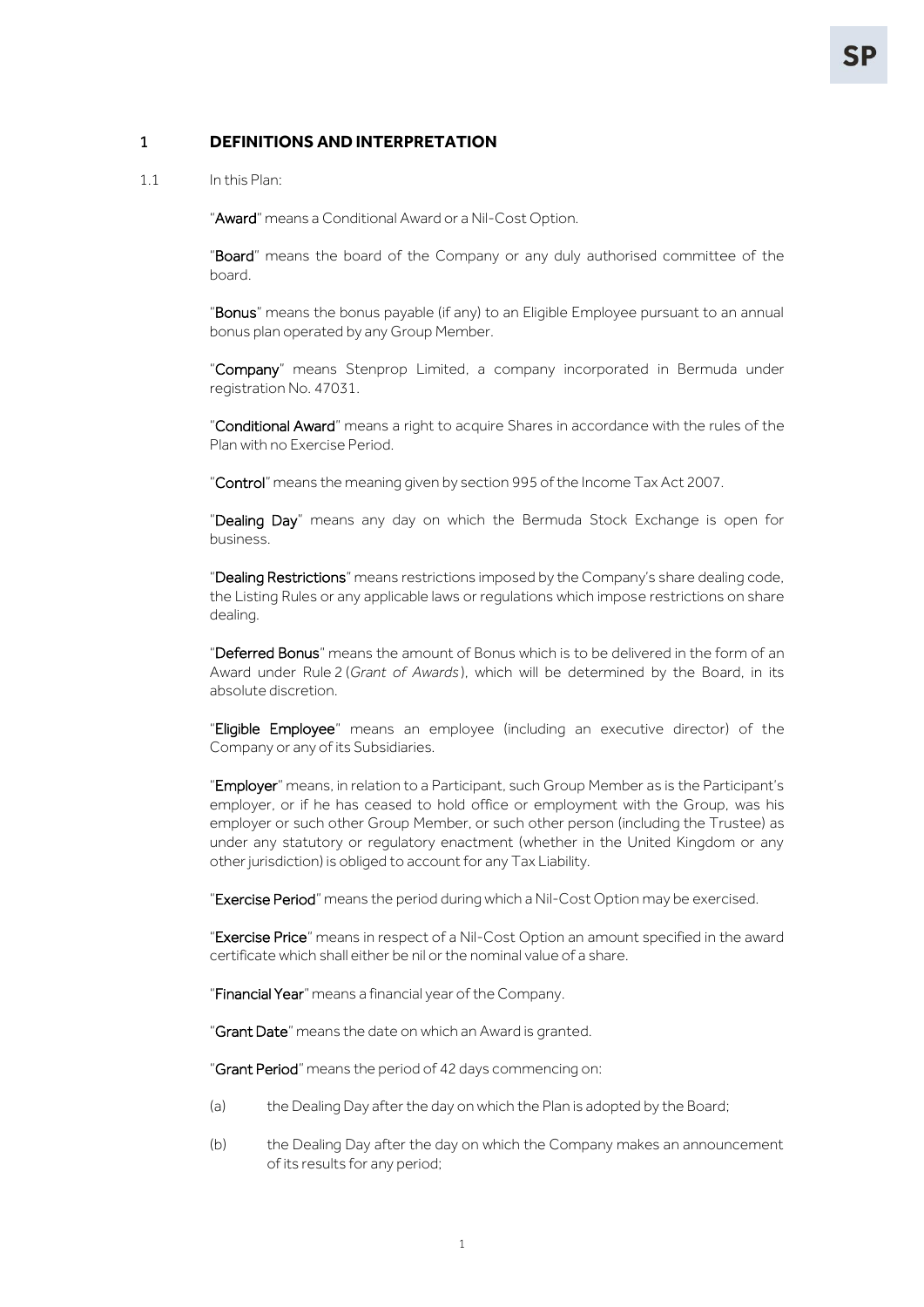- (c) the Dealing Day after the day on which any changes to relevant legislation are proposed or made;
- (d) the Dealing Day after the date on which an individual becomes an Eligible Employee; or
- (e) any day on which the Board resolves that exceptional circumstances exist which justify the grant of Awards,

unless the Company is restricted from granting Awards under the Plan during the periods specified above as a result of any Dealing Restrictions, in which case the relevant Grant Period will be 42 days commencing on the Dealing Day after such Dealing Restrictions are lifted.

"Group Member" means the Company, or any Subsidiary of the Company, any company which is (within the meaning of section 1159 of the Companies Act 2006) the Company's holding company or a Subsidiary of the Company's holding company and "Group" will be construed accordingly.

"Internal Reorganisation" means where immediately after a change of Control of the Company, all or substantially all of the issued share capital of the acquiring company is owned directly or indirectly by the persons who were shareholders in the Company immediately before the change of Control.

"Listing Rules" means the relevant applicable rules governing the listing or trading of shares of the Company on any stock exchange on which its shares are listed or traded, as amended from time to time.

"Nil-Cost Option" means a right to acquire Shares in accordance with the terms of the Plan during an Exercise Period upon payment of the Exercise Price (if any) per Share.

"Normal Vesting Date" means the date on which an Award (or part thereof) will normally Vest, which will be as set out below (or such other date determined by the Board and specified in the grant documentation).

| Proportion of Award which Vests | Date of Vesting                          |
|---------------------------------|------------------------------------------|
| One third                       | Grant Date                               |
| One third                       | 1st anniversary of the Relevant Year End |
| One third                       | 2nd anniversary of the Relevant Year End |

"Participant" means any person who holds an Award or following his death, his personal representatives.

"Plan" means the Stenprop Limited Deferred Share Bonus Plan in its present form or as from time to time amended.

"Relevant Year End" means the end of the Financial Year in respect of which the Deferred Bonus arises.

"Salary" means an Eligible Employee's annual gross basic salary in respect of his employment with the Group.

"Share" means a fully paid ordinary share in the capital of the Company.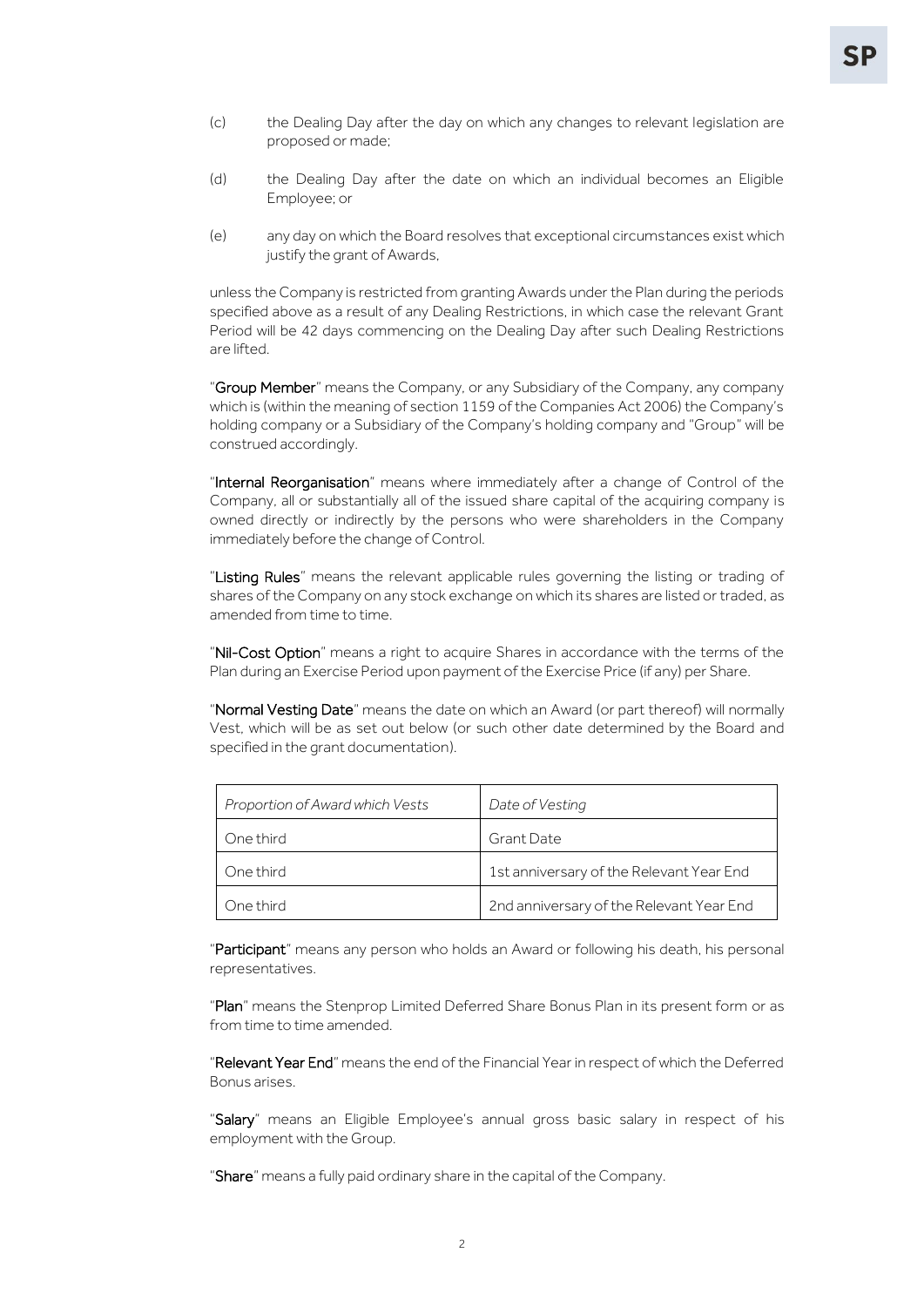"Subsidiary" means the meaning given by section 1159 of the Companies Act 2006.

"Tax Liability" means any tax or social security contributions liability (but excluding for the avoidance of doubt secondary class 1 national insurance contributions (employer's national insurance contributions)) in connection with an Award for which the Participant is liable and for which the Employer is obliged to account to any relevant authority.

"Trustee" means the trustee or trustees for the time being of any employee benefit trust, the beneficiaries of which include Eligible Employees.

#### "Vest" means:

- (a) in relation to a Conditional Award, the point at which a Participant becomes entitled to receive the Shares; and
- (b) in relation to a Nil-Cost Option, the point at which it becomes capable of exercise,

and "Vesting" and "Vested" will be construed accordingly.

- 1.2 References in the Plan to:
	- (a) any statutory provisions are to those provisions as amended or re-enacted from time to time;
	- (b) the singular include the plural and vice versa; and
	- (c) the masculine include the feminine and vice versa.
- <span id="page-4-0"></span>1.3 Headings do not form part of the Plan.

# 2 **GRANT OF AWARDS**

- 2.1 Subject to Rule [2.2](#page-4-1) and Rule [2.3,](#page-4-2) during a Grant Period, the Board may grant an Award to an Eligible Employee in its absolute discretion subject to the rules of the Plan and upon such additional terms as the Board may determine.
- <span id="page-4-1"></span>2.2 The grant of an Award will be subject to obtaining any approval or consent required by any relevant stock exchange (or other relevant authority), any Dealing Restrictions and any other applicable laws or regulations (whether in the UK or overseas).
- <span id="page-4-2"></span>2.3 An Award may only be granted to an Eligible Employee who has earned a Bonus for the relevant Financial Year.
- 2.4 An Award will be granted over such number of Shares as have at the Grant Date a market value (as determined by the Board) equal to the Deferred Bonus.
- 2.5 Awards must be granted by deed. If required by the Board, a Participant must pay up the nominal value of the Shares comprised in a Conditional Award or to the extent that the Exercise Price is less than the nominal value of the Shares, the shortfall in respect of the Shares comprised in a Nil-Cost Option prior to the relevant Shares being issued to the Participant.
- <span id="page-4-3"></span>2.6 No Award may be granted under the Plan after the tenth anniversary of its adoption by the Board.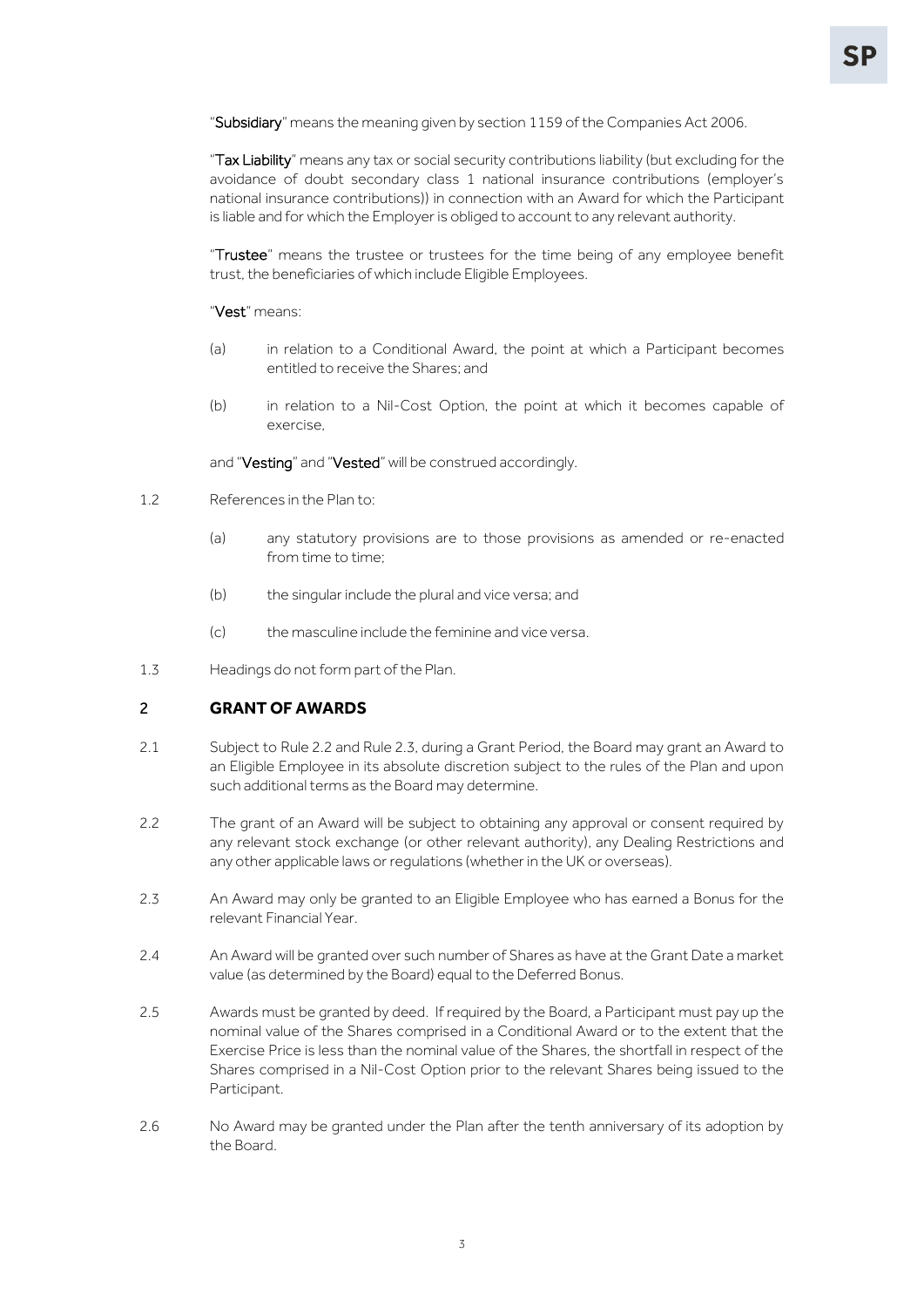2.7 Unless the Board otherwise determines, the Shares shall be issued and registered in the Bermuda registry in Euros.

### <span id="page-5-0"></span>3 **INDIVIDUAL LIMITS**

- <span id="page-5-2"></span>3.1 Subject to the rest of this Rule [3](#page-5-0) (*[Individual limits](#page-5-0)* ), no Eligible Employee shall be granted Awards which would, at the time they are granted, cause the aggregate of:
	- (a) the value of Shares which he may acquire on the Vesting of that Award (as determined at the proposed Grant Date); and
	- (b) the aggregate of the value of the Shares which he may acquire on Vesting of all other subsisting Awards granted under the Plan in the Financial Year of the Company during which the proposed Grant Date would fall (such values to be determined as at the respective Grant Dates of the relevant Awards),

to exceed 125% of his Salary or such greater amount as the Board may determine to be justified in the circumstances.

- 3.2 For the purposes of Rule [3.1](#page-5-2) the aggregate value on any day will be calculated by reference to the market value (as determined by the Board) of a Share.
- 3.3 In calculating the individual limits under Rule [3.1](#page-5-2) no account shall be taken of any additional Shares which may be acquired under Rule [6](#page-6-1) (*[Dividend equivalents](#page-6-1)* ).
- 3.4 If the grant of an Award would have the result of breaching the limit in Rul[e 3.1](#page-5-2) that Award shall be treated as taking effect over the maximum number of Shares over which it could have been granted without breaching such limit. Where more than one Award is granted or the same day each Award will suffer a pro-rata reduction.

### <span id="page-5-4"></span><span id="page-5-1"></span>4 **PLAN LIMITS**

- 4.1 Subject to Rule [4.2,](#page-5-3) at the proposed Grant Date, the number of Shares subject to Awards, when added to the number of Shares allocated during the previous ten years under the Plan and under any other employee share plan relating to Shares and operated by a Group Member, should not exceed such number as represents 10% of the ordinary share capital of the Company in issue at that time.
- <span id="page-5-3"></span>4.2 In determining the above limit:
	- (a) Shares are treated as allocated on the proposed Grant Date if they have been issued or may be issued for the purposes of satisfying an award;
	- (b) the number of Shares allocated includes:
		- (i) Shares which have been issued or may be issued to the Trustee to satisfy awards; and
		- (ii) treasury shares which have been or may be transferred out of treasury to satisfy awards (unless the Board determines that it is no longer best practice to include these);
	- (c) the number of Shares allocated does not include:
		- (i) any Shares where the right to acquire such Shares has been or is to be satisfied other than by the issue or allotment of any part of the share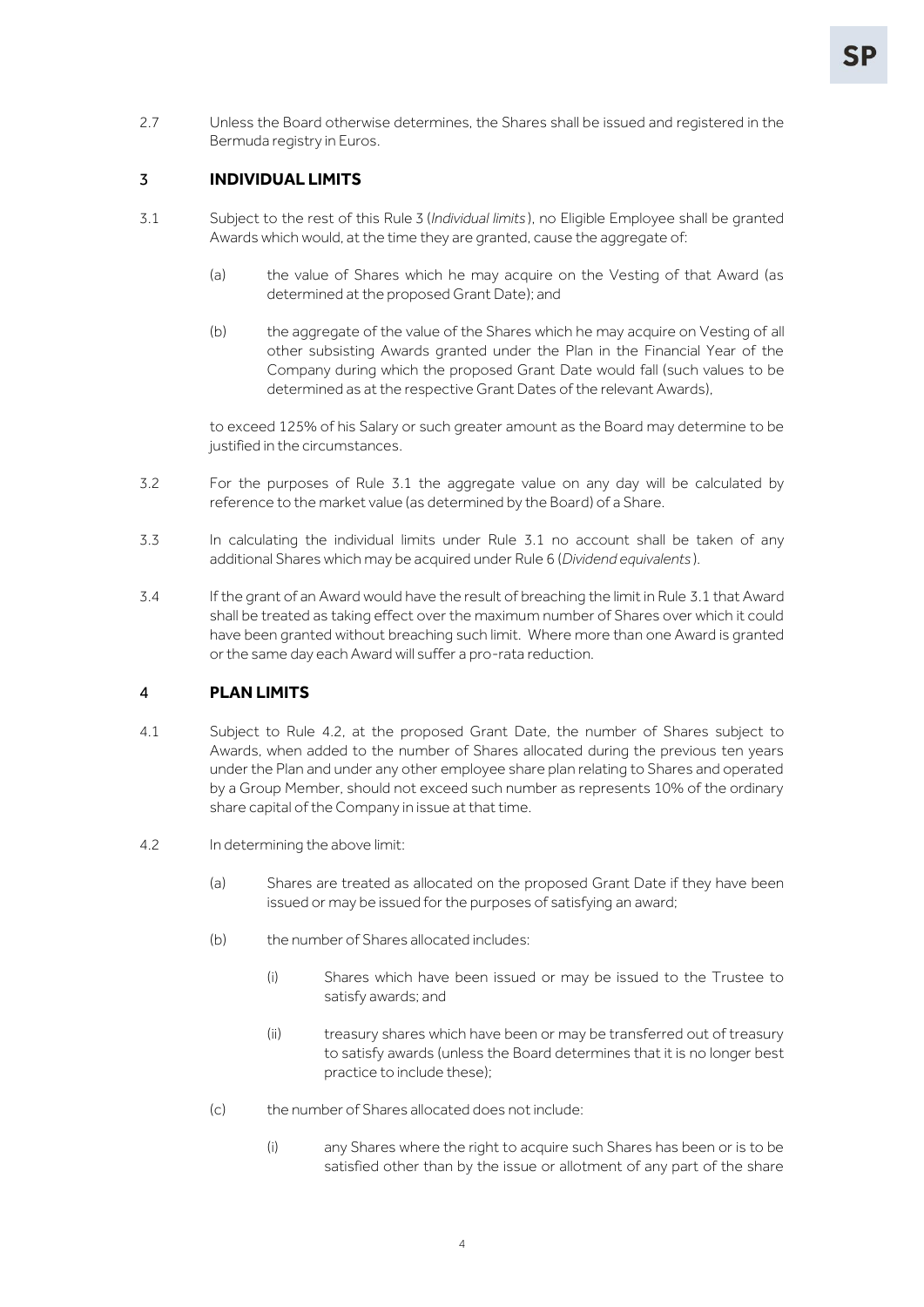capital of the Company (including, without limitation, by the transfer of existing shares or by the transfer of cash); or

- (ii) any Shares where the right to acquire such Shares is released or lapses in part or in whole;
- (d) the Board may adjust the aggregate number of Shares already issued in each case to reflect any subsequent variation of share capital of the Company in such manner as it determines is fair and reasonable.
- 4.3 If the grant of an Award would have the result of breaching the limit in Rul[e 4.1,](#page-5-4) the Award shall be treated as taking effect over the maximum number of Shares over which it could have been granted without breaching such limit. Where more than one Award is granted on the same day each Award will suffer a pro-rata reduction

### <span id="page-6-0"></span>5 **RESTRICTIONS ON TRANSFER AND BANKRUPTCY**

- 5.1 An Award must not be transferred, assigned, charged or otherwise disposed of in any way (except in the event of the Participant's death, to his personal representatives) and will lapse immediately on any attempt to do so.
- <span id="page-6-1"></span>5.2 An Award will lapse immediately if the Participant is declared bankrupt.

### 6 **DIVIDEND EQUIVALENTS**

### The Board may:

- (a) grant an Award on the basis that the number of Shares to which the Award relates will be increased by deeming some or all dividends (excluding special dividends, unless the Board determines otherwise) paid on Shares in respect of which the Award Vests from the Grant Date until the date of Vesting (in respect of a Conditional Award) or the date of exercise (in respect of a Nil-Cost Option) to have been reinvested in the purchase of additional Shares on such terms (including the deemed purchase price(s) and whether the dividend tax credit is included or excluded) as the Board will determine; or
- (b) determine at any time that a Participant will be entitled to a benefit calculated by reference to the value of some or all of the dividends (excluding special dividends, unless the Board determines otherwise) that would have been paid on Shares in respect of which the Award Vests from the Grant Date until the date of Vesting (in respect of a Conditional Award) or the date of exercise (in respect of a Nil-Cost Option) and the Board will determine if the benefit will be delivered in the form of cash or Shares.

# <span id="page-6-2"></span>7 **REDUCTION FOR MALUS**

- 7.1 Notwithstanding any other rule of the Plan, the Board may, in its absolute discretion, determine at any time prior to the date on which the Shares comprised in an Award are issued or transferred to a Participant to reduce the number of Shares to which an Award relates or cancel an Award, where the Board determines that there has been:
	- (a) a material misstatement of the results of the Company, any Group Member or business unit; or
	- (b) any act or omission by the Participant which, in the opinion of the Board: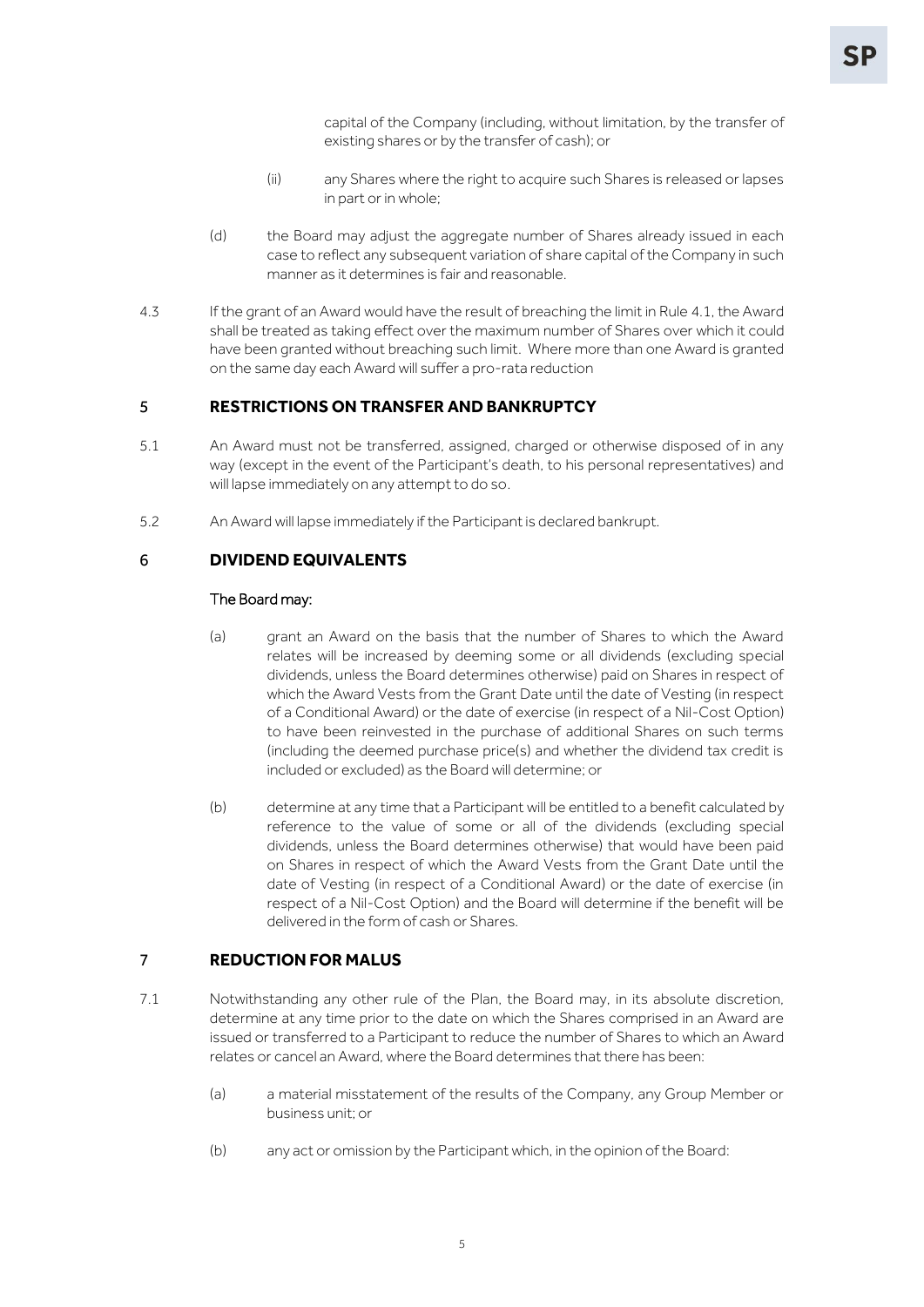- (i) has contributed to serious reputational damage to the Company, any Group Member or any relevant business unit; and/or
- (ii) has amounted to serious misconduct, fraud or misstatement, so as to undermine the effective risk management or accuracy of the financial reporting of the Company, any Group Member or business unit.
- 7.2 If the Board exercises its discretion in accordance with this Rule [7](#page-6-2) (*[Reduction for malus](#page-6-2)* ), it will confirm this in writing to each affected Participant and, if necessary, the Trustee.

### <span id="page-7-3"></span><span id="page-7-0"></span>8 **VESTING AND EXERCISE**

- 8.1 Subject to Rule [11](#page-8-0) (*[Cessation of employment](#page-8-0)*) and Rule [12](#page-9-0) (*[Corporate events](#page-9-0)* ) an Award (or relevant part thereof) will Vest;
	- (a) on the Normal Vesting Date; or
	- (b) if on the Normal Vesting Date (or on any other date on which an Award is due to Vest under Rule [11](#page-8-0) (*[Cessation of employment](#page-8-0)*) or Rule [12](#page-9-0) (*[Corporate events](#page-9-0)* )) a Dealing Restriction applies to the Award, on the date on which such Dealing Restriction lifts; and

### a Nil-Cost Option may then be exercised until the tenth anniversary of the Grant Date in such manner as the Board determines, after which time, it will lapse.

- 8.2 Subject to Rule [9](#page-7-1) (*[Taxation and regulatory issues](#page-7-1)* ) and Rule [10](#page-7-2) (*[Cash equivalent](#page-7-2)*), where a Conditional Award has Vested or a Nil-Cost Option has been exercised, the number of Shares in respect of which the Award has Vested or been exercised together with any additional Shares or cash to which a Participant becomes entitled under Rule [6](#page-6-1) (*[Dividend](#page-6-1)  [equivalents](#page-6-1)* ) will be transferred or paid (as applicable) to the Participant as soon as practicable thereafter.
- 8.3 Awards will lapse on the earliest of the dates set out in Rule [8.1,](#page-7-3) Rule [11](#page-8-0) (*[Cessation of](#page-8-0)  [employment](#page-8-0)*) and Rule [12](#page-9-0) (*[Corporate events](#page-9-0)* ).

# <span id="page-7-1"></span>9 **TAXATION AND REGULATORY ISSUES**

- 9.1 A Participant will be responsible for and indemnifies the Employer against any Tax Liability relating to his Award. Any Group Member and/or the Trustee may withhold an amount equal to such Tax Liability from any amounts due (including wages or salary) to the Participant (to the extent such withholding is lawful) and/or make any other arrangements as it considers appropriate to ensure recovery of such Tax Liability including, without limitation, the sale of sufficient Shares acquired subject to the Award to realise an amount equal to the Tax Liability.
- 9.2 The Vesting of a Conditional Award, the exercise of a Nil-Cost Option and the issue or transfer of Shares under the Plan will be subject to obtaining any approval or consent required by any relevant stock exchange (or other relevant authority), any Dealing Restrictions, or any other applicable laws or regulations.

### <span id="page-7-2"></span>10 **CASH EQUIVALENT**

10.1 Subject to Rule [10.2,](#page-8-1) at any time prior to the date on which an Award has Vested or, in the case of a Nil-Cost Option, has been exercised, the Board may determine that in substitution for his right to acquire some or all of the Shares to which his Award relates, the Participant will instead receive a cash sum. The cash sum will be equal to the market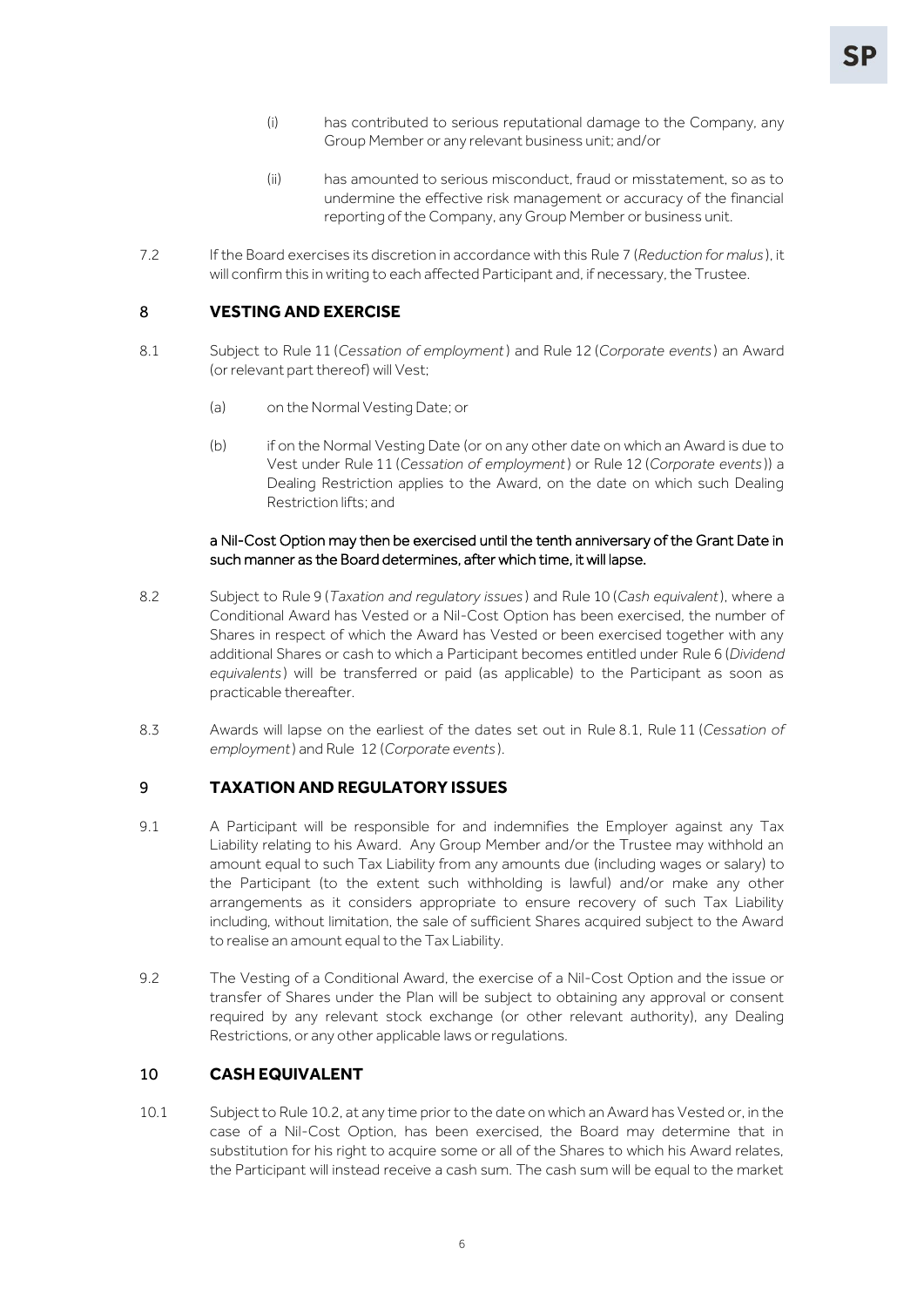value (as determined by the Board) of that number of the Shares which would otherwise have been issued or transferred and for these purposes:

- (a) in the case of a Conditional Award, market value will be determined on the date of Vesting;
- (b) in the case of a Nil-Cost Option, market value will be determined on the date of exercise; and
- (c) in either case the cash sum will be paid to the Participant as soon as practicable after the Vesting of the Conditional Award or the exercise of the Nil-Cost Option, net of any deductions (including but not limited to any Tax Liability or similar liabilities) as may be required by law.
- <span id="page-8-1"></span>10.2 The Board may determine that this Rule [10](#page-7-2) (*[Cash equivalent](#page-7-2)*) will not apply to an Award, or any part of it.

### <span id="page-8-0"></span>11 **CESSATION OF EMPLOYMENT**

- 11.1 If a Participant ceases to hold office or employment with a Group Member other than in accordance with Rule [11.2](#page-8-2) and Rule [11.3](#page-8-3) his Awards which have not Vested will lapse at that time.
- <span id="page-8-2"></span>11.2 If a Participant dies:
	- (a) an Award which has not Vested as at the date of his death will Vest in full as soon as practicable thereafter;
	- (b) a Nil-Cost Option may be exercised for a period of twelve months from the date of Vesting, after which it will lapse.
- <span id="page-8-3"></span>11.3 If a Participant ceases to hold office or employment with a Group Member as a result of:
	- (a) ill-health, injury or disability evidenced to the satisfaction of the Board;
	- (b) the Participant's employing company ceasing to be a Group Member or the transfer of an undertaking or part of an undertaking (in which the Participant is employed) to a person who is not a Group Member;
	- (c) redundancy (as determined by the Board); or
	- (d) any other reason at the Board's absolute discretion, except where a Participant is dismissed for gross misconduct,

an Award which has not yet Vested as at the date of cessation will Vest in full as soon as practicable following the date of cessation.

- 11.4 A Nil-Cost Option which Vests pursuant to Rule [11.3](#page-8-3) may be exercised for a period of twelve months from the date of Vesting, after which time it will lapse.
- 11.5 If a Participant ceases to hold office or employment with a Group Member otherwise than due to gross misconduct, a Nil-Cost Option which has Vested prior to the date of cessation may be exercised during the period of twelve months from the date of cessation, after which time it will lapse.
- 11.6 If a Participant ceases to hold office or employment with a Group Member due to gross misconduct his Awards (whether or not Vested) will lapse at that time.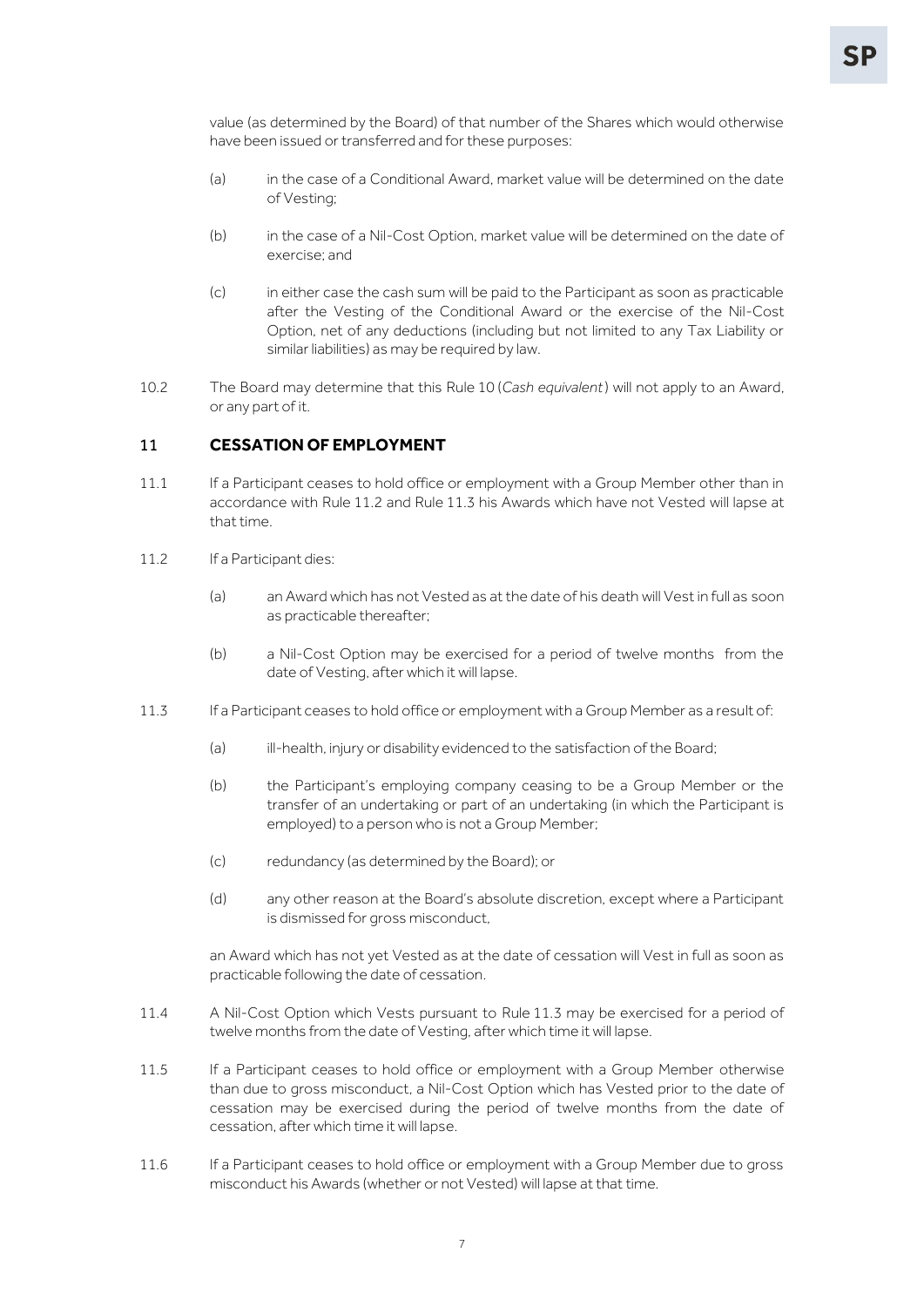- 11.7 For the purposes of the Plan, no person will be treated as ceasing to hold office or employment with a Group Member until that person no longer holds:
	- (a) an office or employment with any Group Member; or
	- (b) a right to return to work.

### <span id="page-9-3"></span><span id="page-9-0"></span>12 **CORPORATE EVENTS**

- 12.1 Where any of the events described in Rule [12.2](#page-9-1) occur, then subject to Rule [12.6](#page-10-2) (*[Exchange](#page-10-2)*) and Rule [12.7](#page-10-3) (*[Exchange terms](#page-10-3)* ), all Awards which have not yet Vested will Vest in full at the time of such event unless they Vest earlier in accordance with Rule [12.3](#page-9-2) (*[Loss of tax deduction](#page-9-2)*). Vested Nil-Cost Options will be exercisable for one month from the date of the relevant event, after which all Nil-Cost Options will lapse.
- <span id="page-9-1"></span>12.2 The events referred to in Rule [12.1](#page-9-3) are:
	- (a) General offer

If any person (either alone or together with any person acting in concert with him):

- (i) obtains Control of the Company as a result of making a general offer to acquire Shares; or
- (ii) already having Control of the Company, makes an offer to acquire all of the Shares other than those which are already owned by him,

and such offer becomes wholly unconditional.

(b) Scheme of arrangement

A compromise or arrangement in accordance with section 899 of the Companies Act 2006 (or any broadly equivalent overseas legislation) for the purposes of a change of Control of the Company which is sanctioned by a court.

(c) Acquisition of 30%

Any person acquiring 30% or more of the issued Shares.

# <span id="page-9-2"></span>12.3 Loss of tax deduction

If the Board determines that there would be a loss of a tax deduction if Awards were to Vest on or after an event described in Rule [12.2,](#page-9-1) then the Board may resolve that Awards will Vest on an earlier date.

#### 12.4 Winding-up

On the passing of a resolution for the voluntary winding-up or the making of an order for the compulsory winding up of the Company, the Board will determine whether and to what extent Awards which have not yet Vested will Vest (and lapse as to the remainder). The Board will then also determine the period during which any Vested Nil-Cost Option may be exercised, after which time it will lapse.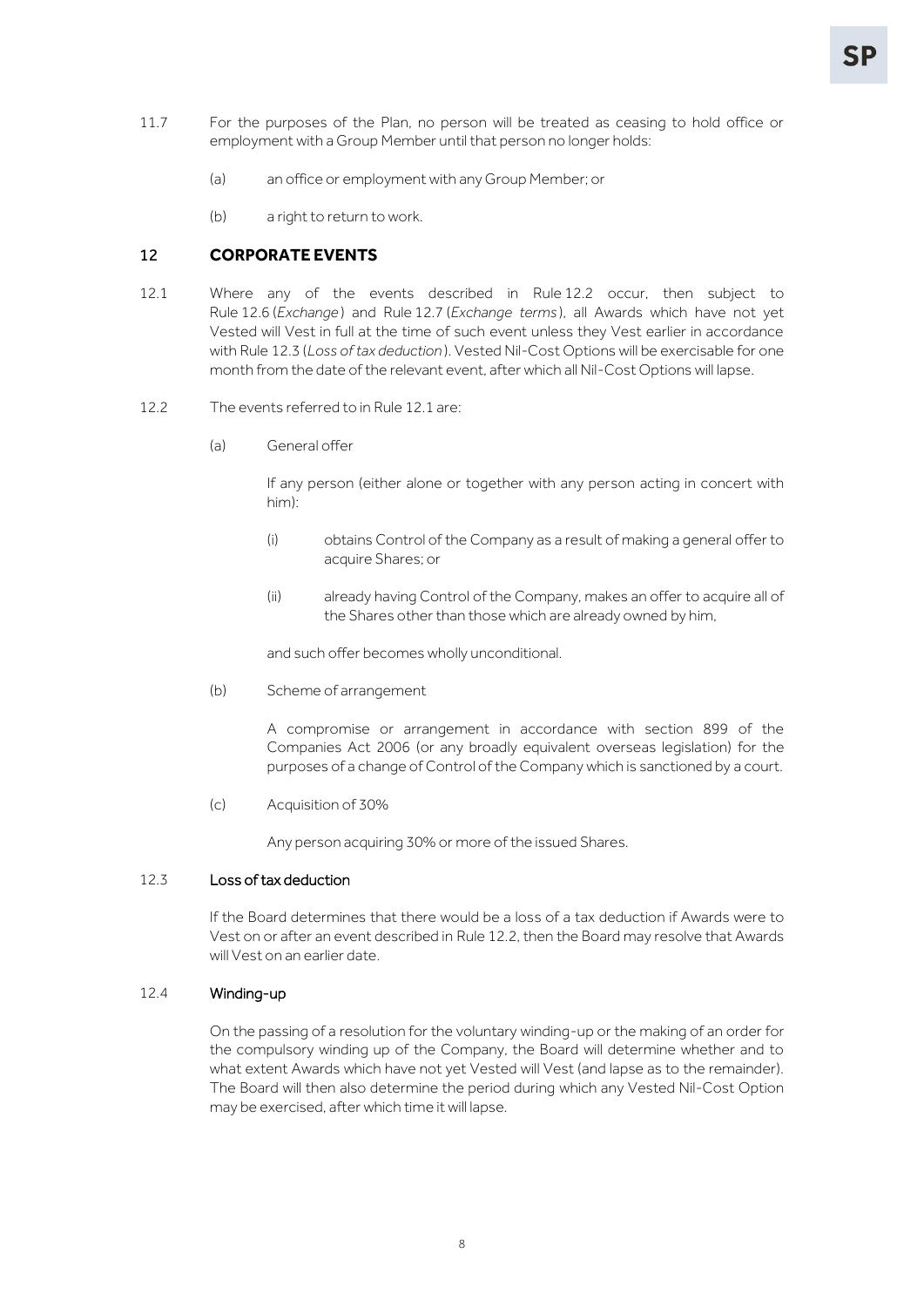### 12.5 Other events

- 12.5.1 If the Company is or may be affected by a demerger, delisting, special dividend or other event which in the opinion of the Board, may affect the current or future value of Shares, the Board will determine whether Awards which have not yet Vested will Vest (and lapse as to the remainder).
- 12.5.2 The Board will then also determine the period during which any Vested Nil-Cost Option may be exercised, after which time it will lapse.

#### <span id="page-10-2"></span>12.6 Exchange

An Award will not Vest under Rule [12.1](#page-9-3) but will be exchanged on the terms set out in Rule [12.7](#page-10-3) (*[Exchange terms](#page-10-3)* ) to the extent that:

- (a) an offer to exchange the Award (the "Existing Award") is made and accepted by a Participant;
- (b) there is an Internal Reorganisation; or
- (c) the Board decides (before the event) that an Existing Award will be exchanged automatically.

### <span id="page-10-3"></span>12.7 Exchange terms

If this Rule [12.7](#page-10-3) (*[Exchange terms](#page-10-3)* ) applies, the Existing Award will not Vest but will be exchanged in consideration of the grant of a new award which, in the opinion of the Board, is equivalent to the Existing Award, but relates to shares in a different company (whether the acquiring company or a different company).

### 12.8 Meaning of Board

Any reference to the Board in this Rule [12](#page-9-0) (*[Corporate events](#page-9-0)* ) means the members of the Board immediately prior to the relevant event.

### <span id="page-10-0"></span>13 **ADJUSTMENTS**

The number of Shares subject to an Award may be adjusted in such manner as the Board determines, in the event of

- (a) any variation of the share capital of the Company; or
- (b) a demerger, delisting, special dividend, rights issue or other event which may, in the opinion of the Board, affect the current or future value of Shares.

### <span id="page-10-4"></span><span id="page-10-1"></span>14 **AMENDMENTS**

- 14.1 Except as described in this Rule [14](#page-10-1) (*[Amendments](#page-10-1)* ), the Board may at any time amend the rules of the Plan.
- 14.2 No amendment to the material disadvantage of existing rights of Participants will be made under Rule [14.1](#page-10-4) unless:
	- (a) every Participant who may be affected by such amendment has been invited to indicate whether or not he approves the amendment; and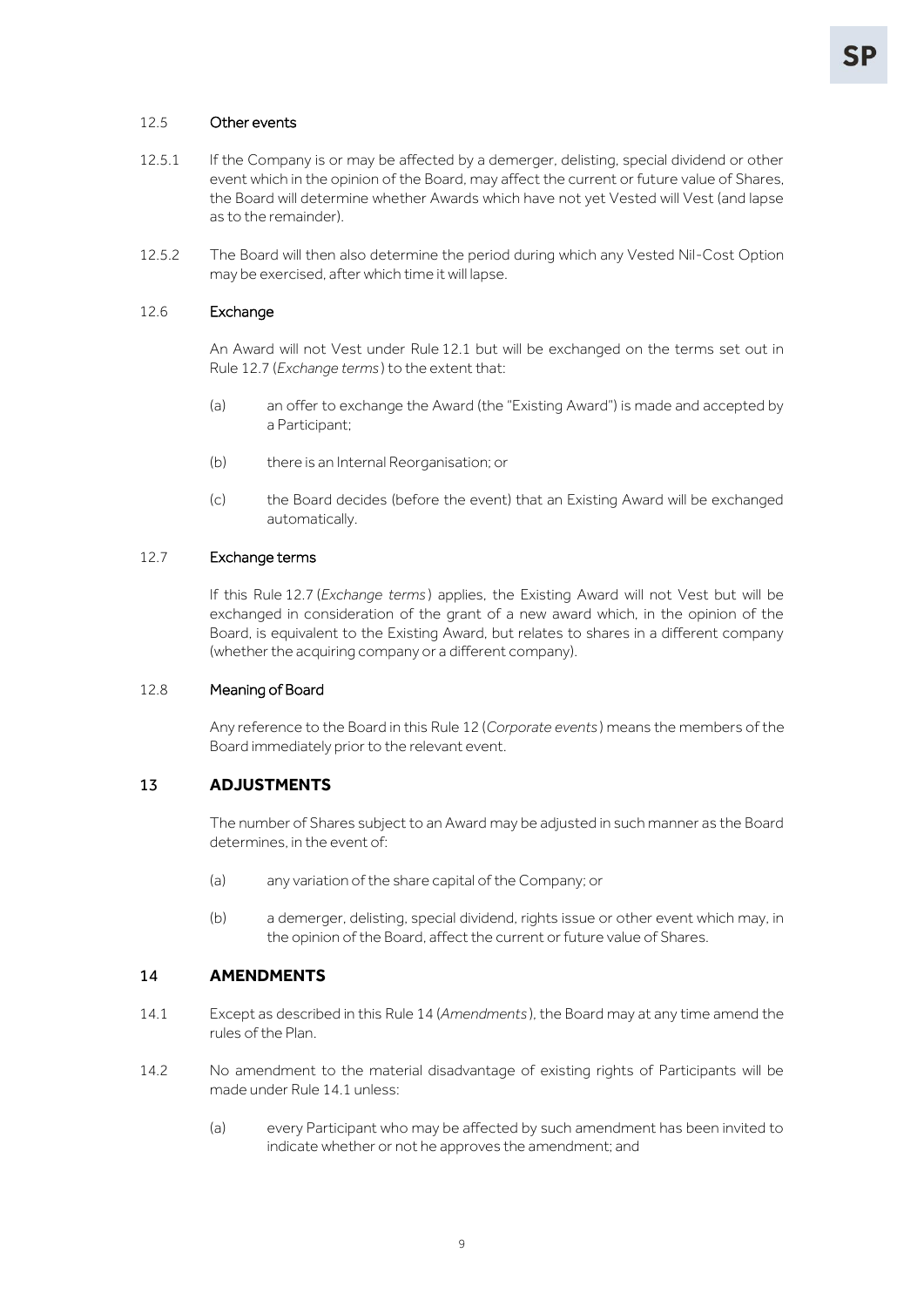(b) the amendment is approved by a majority of those Participants who have so indicated.

# <span id="page-11-0"></span>15 **LEGAL ENTITLEMENT**

- 15.1 This Rule [15](#page-11-0) (*[Legal entitlement](#page-11-0)*) applies during a Participant's employment with any Group Member and after the termination of such employment, whether or not the termination is lawful.
- 15.2 Nothing in the Plan or its operation forms part of the terms of employment of a Participant and the rights and obligations arising from a Participant's employment with any Group Member are separate from, and are not affected by, his participation in the Plan. Participation in the Plan does not create any right to continued employment for any Participant.
- 15.3 The grant of any Award to a Participant does not create any right for that Participant to be granted any further Awards or to be granted Awards on any particular terms, including the number of Shares to which Awards relate.
- 15.4 By participating in the Plan, a Participant waives all rights to compensation for any loss in relation to the Plan, including:
	- (a) any loss or reduction of any rights or expectations under the Plan in any circumstances or for any reason (including lawful or unlawful termination of the Participant's employment);
	- (b) any exercise of a discretion or a decision taken in relation to an Award or to the Plan, or any failure to exercise a discretion or take a decision;
	- (c) the operation, suspension, termination or amendment of the Plan.

### <span id="page-11-1"></span>16 **GENERAL**

- 16.1 The Plan will terminate upon the date stated in Rule [2.6,](#page-4-3) or at any earlier time by the passing of a resolution by the Board or an ordinary resolution of the Company in general meeting. Termination of the Plan will be without prejudice to the existing rights of Participants.
- 16.2 By participating in the Plan, a Participant consents to the collection, holding and processing of his personal data by the any Group Member or any third party for all purposes relating to the operation of the Plan, including but not limited to, the administration and maintenance of Participant records, providing information to future purchasers of the Company or any business in which the Participant works and to the transfer of information about the Participant to a country or territory outside the European Economic Area or elsewhere.
- 16.3 The Plan will be administered by the Board. The Board will have full authority, consistent with the Plan, to administer the Plan, including authority to interpret and construe any provision of the Plan and to adopt regulations for administering the Plan. Decisions of the Board will be final and binding on all parties.
- 16.4 Any notice or other communication in connection with the Plan may be delivered personally or sent by electronic means or post, in the case of a company to its registered office (for the attention of the company secretary), and in the case of an individual to his last known address, or, where he is a director or employee of a Group Member, either to his last known address or to the address of the place of business at which he performs